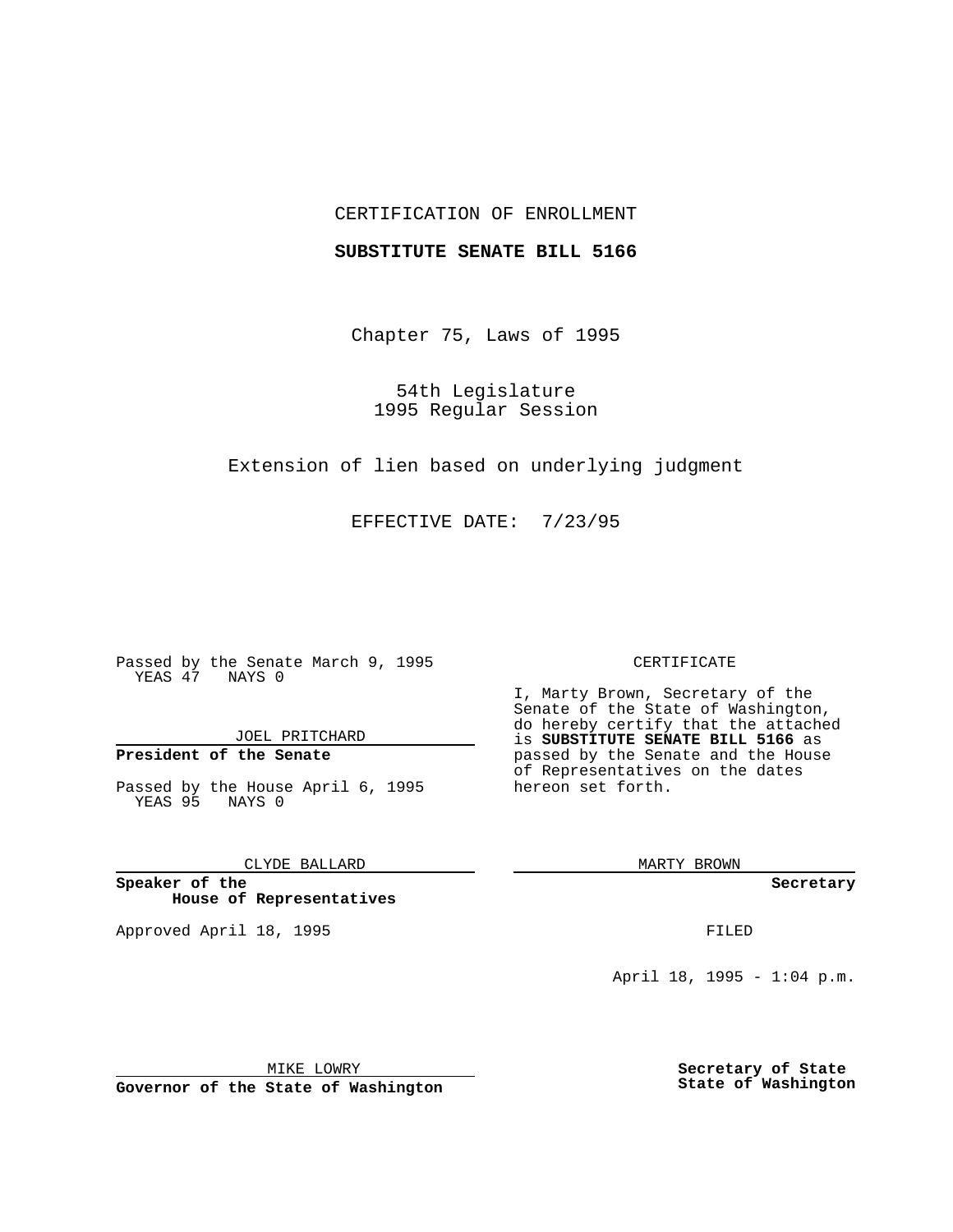## **SUBSTITUTE SENATE BILL 5166** \_\_\_\_\_\_\_\_\_\_\_\_\_\_\_\_\_\_\_\_\_\_\_\_\_\_\_\_\_\_\_\_\_\_\_\_\_\_\_\_\_\_\_\_\_\_\_

\_\_\_\_\_\_\_\_\_\_\_\_\_\_\_\_\_\_\_\_\_\_\_\_\_\_\_\_\_\_\_\_\_\_\_\_\_\_\_\_\_\_\_\_\_\_\_

Passed Legislature - 1995 Regular Session

**State of Washington 54th Legislature 1995 Regular Session**

**By** Senate Committee on Law & Justice (originally sponsored by Senator Smith)

Read first time 01/30/95.

AN ACT Relating to judgments; and amending RCW 4.56.210.

BE IT ENACTED BY THE LEGISLATURE OF THE STATE OF WASHINGTON:

 **Sec. 1.** RCW 4.56.210 and 1989 c 360 s 2 are each amended to read as follows:

 (1) Except as provided in subsections (2) and (3) of this section, after the expiration of ten years from the date of the entry of any judgment heretofore or hereafter rendered in this state, it shall cease to be a lien or charge against the estate or person of the judgment debtor. No suit, action or other proceeding shall ever be had on any judgment rendered in this state by which the lien shall be extended or continued in force for any greater or longer period than ten years.

 (2) An underlying judgment or judgment lien entered after the effective date of this act for accrued child support shall continue in force for ten years after the eighteenth birthday of the youngest child named in the order for whom support is ordered. All judgments entered after the effective date of this act shall contain the birth date of 17 the youngest child for whom support is ordered.